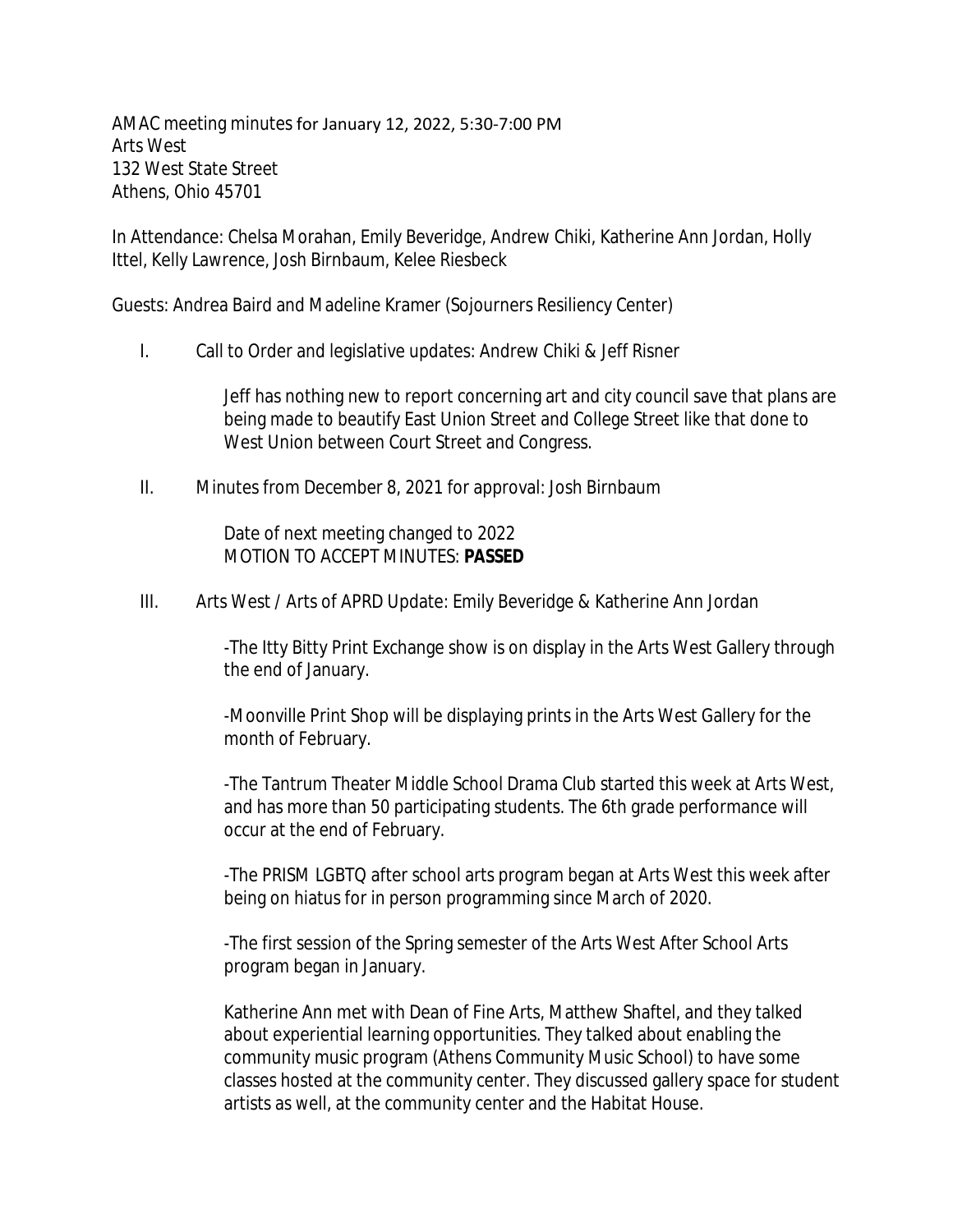- a. Mural/Art Opportunities: Katherine Ann Jordan
	- i. West State Street Park Concession Stand

Lots of improvements happening. APRD will paint the outside of building with logos, and create some mural space on the concession stand. Also they secured big belly trash cans, and they are exploring if these can be wrapped with art. How can we tie in themes in our area with arts in city spaces?

ii. Skate Park

To be discussed at a later meeting.

- IV. Ongoing Public Projects:
	- a. Art Outside the Box Round 4: Holly Ittel & Kelee Riesbeck

Holly will update the RFP soon and send it out.

b. Athens Community Center Mural: Beth Braun & Kelee Riesbeck

Can we share this news via the city's Instagram, Twitter and Facebook since this mural came out last year? Social media could be a more appropriate method and venue. We could include a lot of info and photographs of the process. Teachers can share with students. Perhaps for the anniversary we could do a formal press release with event.

c. Mural Walk: Josh Birnbaum

Lynn Garbo will host mural walk in Nelsonville on Sunday, Jan. 16. We should add Katie Simo to the list. She did the murals on the Armory and Kelly's store, Chosen Pathways.

Josh is still collecting data from mural artists like Terry Fortkamp, Keith Wilde, and Jerod Black.

- d. Possible future projects
	- i. Blue Eagle Bench

Kelly talked to JD's family. The bench would be a bad idea because it would have to be brough in every night. The family suggested going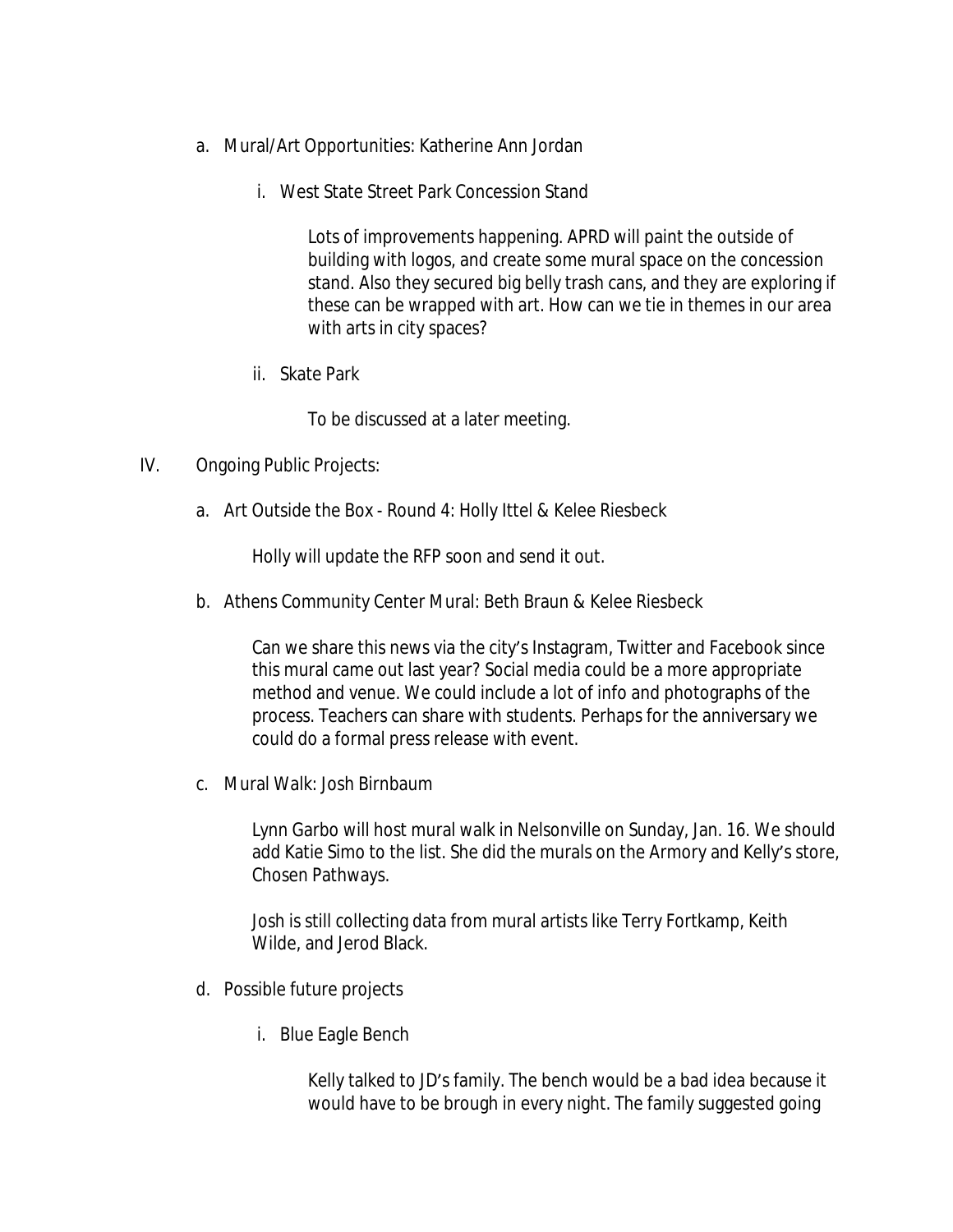to Donkey, and the owners are excited. The family wanted Wendy Minor Viny to be the artist. She likes the idea of the bench, but also the idea of a painting or mural in the performance space or on the side of Donkey or somewhere in the city. Mimi Hart had also reached out to Donkey, so Kelly will talk with her as well. They have money from Athens Area Arts (Roman's group) and maybe they can have a show at the Union to raise funds. If it's outside in the public right of way, there's a chance the city would consider allocating some funds to the effort. There are new city trash cans that could be wrapped in some memorial artwork too.

ii. 6th Floor Parking Garage mural / green space: Steve Patterson

Will be discussed at a future meeting.

e. OAC Heritage Fellowship Award

This award is for a person who is honoring a traditional craft in Ohio through education, community engagement and their practice. Holly would like to nominate Don Macrostie. Deadline is March 15<sup>th</sup> to nominate on the OAC website, where you answer questions and provide photographs and letters of support. It can also be a group, like [The Textile Artists of Southeastern](https://www.newsandsentinel.com/news/community-news/2021/05/parkersburg-art-center-readies-flora-fauna-and-landscape-exhibit/)  Ohio, including [Danette Pratt](https://www.danettepratt.site/), [Mary Roediger](http://www.sewtruedesigns.com/default/welcome.html), [Meta Van Nostrand](https://www.linkedin.com/in/meta-m-van-nostran-46a103b3/), Lana Galloway, and Teresa Winning. The winning artist/group gets a spotlight, \$5,000 and support. The Ohio Arts Council chooses a good number of people for this award.

- V. Ongoing Commission Business:
	- a. Ohio Arts Council Governor's Arts Awards 2022

No update here. Still waiting!

b. 2022 Event Discussion/20th AMAC Celebration

The city hopes to host a concert series, May through August, once a month on the third Thursday. It will be at 4 parks throughout the city and starting at 6 p.m. The very first one would be an AMAC celebration. There would be cupcakes, an acoustic opener, a headliner, and we'd be able to pay artists and a sound person. Maybe there will be a kid-friendly activity. The plan is to invite food and beverage vendors, who will need a vending license and a health department license. They can get that at the code office.